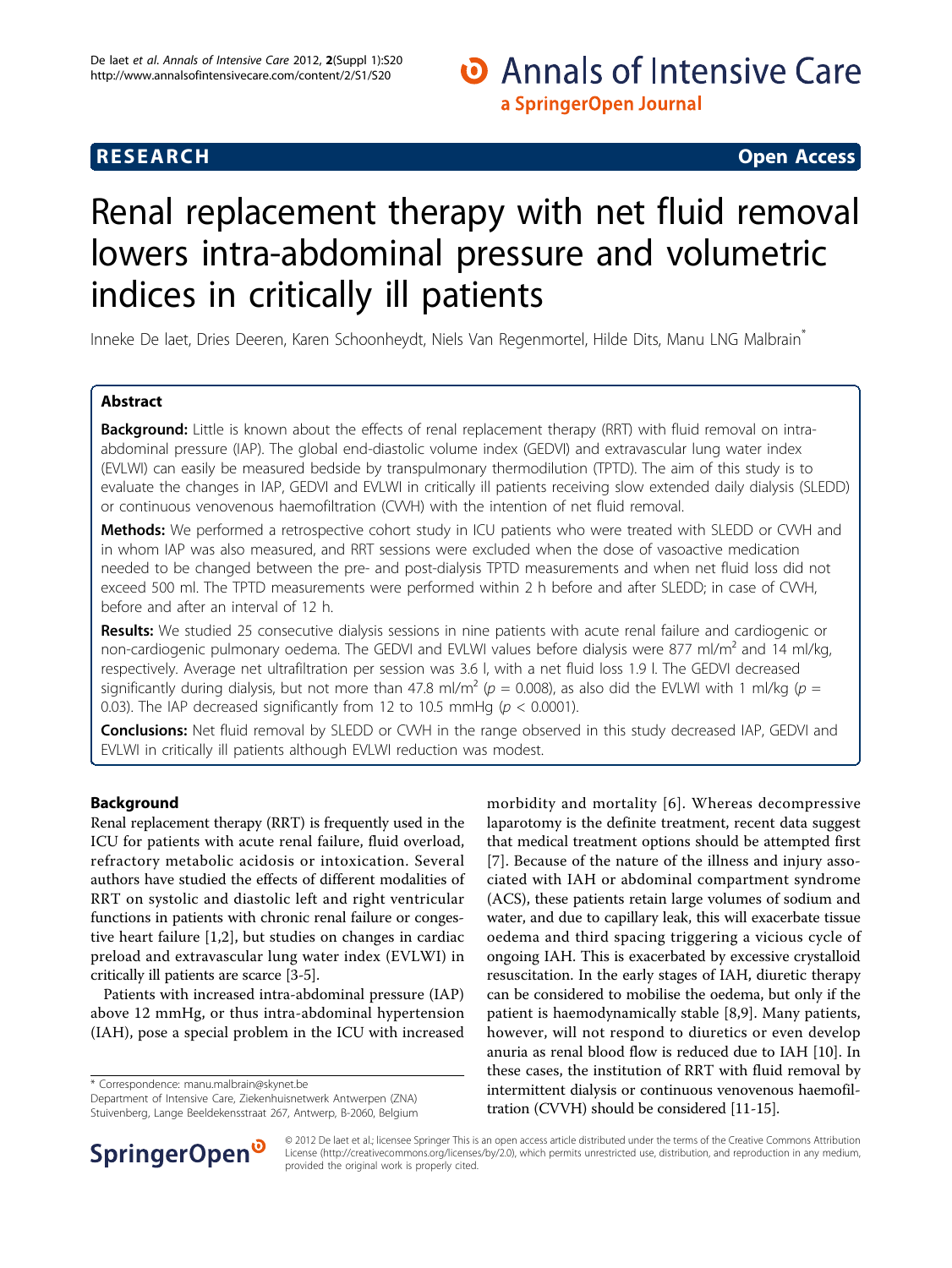The global end-diastolic volume index (GEDVI) and EVLWI can easily be measured bedside by transpulmonary thermodilution (TPTD). Although concern has recently been expressed that GEDVI may substantially overestimate the sum of the volumes of the four heart chambers at end-diastole [\[16\]](#page-5-0), it has been extensively validated as a marker of cardiac preload, especially in IAH [[17](#page-5-0)-[20](#page-5-0)].

The primary aim of this study was to evaluate the possible changes in IAP, GEDVI and EVLWI in critically ill patients receiving slow extended daily dialysis (SLEDD) or CVVH with the intention of net fluid removal. In a post hoc analysis, we evaluated whether ultrafiltration decreased EVLWI without excessive compromise of cardiac output.

#### Methods

#### Study design, setting and participants

We performed a retrospective cohort study at the 24-bed medical and surgical ICU of the ZNA Stuivenberg General Hospital in Antwerp, Belgium. The study was conducted in accordance with the study protocol, the Declaration of Helsinki and applicable regulatory requirements. The local Institutional Review Board and Ethics Committee approved the protocol. In view of the retrospective nature of the study, which did not demand a deviation from standard clinical ICU care, informed consent from the patient or the next of kin was not required. All ICU patients who were treated with RRT and who received concomitant IAP and minimal invasive haemodynamic monitoring with TPTD were eligible for the study. The RRT sessions were excluded when the dose of vasoactive medication needed to be changed between the pre- and post-dialysis TPTD measurements and when net fluid loss did not exceed 500 ml.

## Study protocol and materials

### Renal replacement therapy

Venous access was obtained via a coaxial double lumen catheter of 14 French in the internal jugular or femoral vein, not adjacent to the PiCCO catheter to avoid distortion of the thermodilution curve. CVVH was performed using the Aquarius haemofiltration circuit (Edwards Lifesciences, Irvine, CA, USA) with a polyethersulfone membrane of 1.9  $\mathrm{m}^2$ , type Aquamax (Edwards Lifesciences, Irvine, CA, USA). Blood pump rate was 150 ml/min with a substitution rate of 1 l/h of bicarbonate-buffered Hemosol solution (Hospal, Lyon, France). SLEDD was performed using the Cobe Centrysystem 3 (Gambro, Inc., Lakewood, CO, USA) with a blood pump rate of 300 ml/ min and a dialysate flow of 500 ml/h. Biocompatible membranes and bicarbonate dialysate were standard. Duration per session was 6 h. Anticoagulation for both techniques was performed with low molecular weight heparin. CVVH was chosen for haemodynamically unstable patients, while the others received diurnal SLEDD. Four patients received only SLEDD; two, only CVVH, while the others received both therapies during their stay.

The choice of desired net ultrafiltration and ultrafiltration rate was based on haemodynamic and respiratory variables, and cumulative fluid balance. In case of hypotension, colloids (mostly albumin 20%) were administered, and the ultrafiltration rate was decreased. The dosage of inotropes and vasopressors was kept constant during dialysis, as were the ventilator settings. If the patient's condition did require a change in vasopressor dose, the session was excluded from analysis.

The net fluid loss was calculated by subtracting the total output (including insensible water loss) from the total input. Insensible water loss was calculated with the formula of Dubois, where body surface area =  $71.84 \times$  (body weight in kilograms)  $0.425 \times$  (height in centimetres)  $0.725$ . In case of mechanical ventilation or active humidification, this value was divided by two. For each body temperature increase of 1°C above 37°C, a 13% increase in insensible water loss was calculated [[21](#page-5-0)]. Net ultrafiltration was defined as the absolute value of the difference between the volume of dialysis solution used during dialysis and the volume drained at the end of the session.

#### Transpulmonary thermodilution measurements

Apart from the dialysis catheter, each patient had a central venous catheter, which is not adjacent to the thermistortipped thermodilution catheter to avoid the cross-talk phenomenon [[22\]](#page-5-0). Single TPTD measurements were obtained by central venous injection of 20 ml of 'iced' (<8°C) normal 0.9% saline and carried out by ICU nurses who were not aware of the study purpose. In each patient, a set (three injections) of thermodilution determinations was performed within 2 h before and a set within 2 h after SLEDD, in the same body position. In case of CVVH, thermodilution measurements were performed in the morning and in the evening with an interval of 12 h. For each set of thermodilution determinations, the calculated mean values of the determinations were used for haemodynamic management and statistical analysis. The cardiac output (CO) was determined by TPTD using the Stewart-Hamilton method [\[23,24](#page-6-0)]. Calculations were carried out with the following equations using a computer system (PiCCOplus, Pulsion Medical Systems, Munich, Germany) [[24](#page-6-0)]. The intrathoracic thermal volume (ITTV) and pulmonary thermal volume (PTV) were respectively calculated from the mean transit time (MTt), and the exponential downslope time (DSt) of the thermodilution curve: ITTV =  $CO \times$ MTt and  $PTV = CO \times DSt$ . Theoretically, ITTV consists of the PTV and the sum of the end-diastolic volumes of all cardiac chambers. Accordingly, global end-diastolic volume (GEDV) was calculated as follows: GEDV = ITTV − PTV. Based on a linear relation between GEDV and intrathoracic blood volume (ITBV), ITBV =  $1.25 \times$  GEDV. Extravascular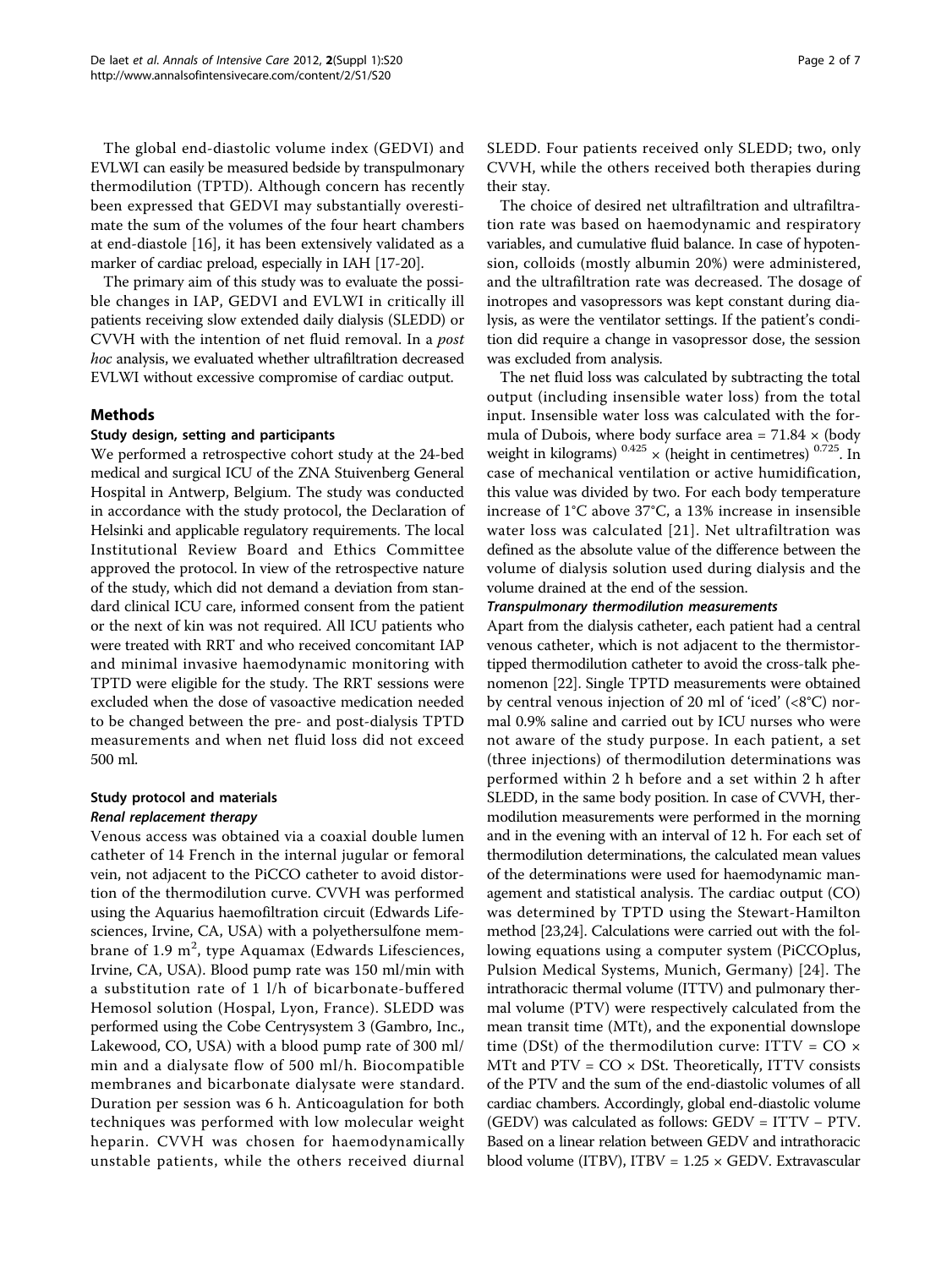lung water (EVLW) is the difference between ITTV and ITBV. Absolute values for GEDV and EVLW were normalised as indexed by body surface area (GEDVI) and body weight (EVLWI). The difference between GEDVI before and after dialysis was called ΔGEDVI (ΔGEDVI =  $GEDVI<sub>post</sub>$  –  $GEDVI<sub>pre</sub>$ ). Accordingly,  $\Delta EVLWI$  = EVLWIpost − EVLWIpre.

#### Intra-abdominal pressure

The IAP was measured using the FoleyManometer (Holtech Medical, Charlottenlund, Denmark) as described elsewhere [[25\]](#page-6-0). Briefly, a special urinary drainage tubing fitted with a bio-filter was inserted between the Foley catheter and the urine drainage bag. The IAP was measured as the height of the meniscus of the urine column. With this technique, a maximal amount of 20 ml is used for priming, and the mid-axillary line at the level of the iliac crest was used as zero reference. The FoleyManometer is scaled in increments of 0.5 mmHg. The difference between IAP before and after dialysis was called ΔIAP (ΔIAP =  $IAP_{\text{post}} - IAP_{\text{pre}}$ ).

#### Analysis

Values are expressed as mean with standard deviation if normally distributed. In view of the small sample size, we also compared the median IAP, GEDVI and EVLWI of each patient before dialysis with the corresponding median IAP, GEDVI and EVLWI after dialysis. Since we were concerned that the differences between the two sets of observations might not be normally distributed, we used the Wilcoxon matched pairs signed-rank sum test.

Because of repeated measurements in each patient, we used weighted analysis, as described by Bland and Altman [[26,27](#page-6-0)] to investigate correlations. A  $p$  value  $< 0.05$  was considered significant. Calculations were performed with SPSS (version 17.0.1; SPSS, Chicago, IL, USA) in combination with the statistical tables from Vassar College for calculation of  $p$  in the weighted analysis [[28](#page-6-0)].

#### Results and discussion Results

#### Patients

We studied nine patients (four women, five men), admitted to the ICU because of primary diagnoses or a combination of acute cardiogenic oedema ( $n = 5$ ), sepsis  $(n = 5)$ , pneumonia  $(n = 5)$  and chronic obstructive pulmonary disease ( $n = 1$ ), who received RRT because of acute renal failure. Median age was 69 years, and median APACHE-II score was 22.1. All except one patient were mechanically ventilated, and all except one patient received vasopressors and/or inotropes. All patients had pulmonary oedema according to the definition of Mitchell and colleagues (EVLWI greater than 7 ml/kg) [\[29](#page-6-0)]. Three of the patients had pure cardiogenic pulmonary oedema, while six had non-cardiogenic pulmonary oedema (acute lung injury (ALI) or acute respiratory distress syndrome (ARDS)). In two patients of the latter group, increased filling pressures (central venous pressure above 18 mmHg) and GEDVI developed after the formation of non-cardiogenic pulmonary oedema, hence creating a combination of cardiogenic and non-cardiogenic pulmonary oedema. RRT was well tolerated, and major haemodynamic parameters did not change significantly (Table 1). The median EVLWI before the dialysis session was 14 ml/kg and ranged from 7 to 29 ml/kg, and the GEDVI before dialysis was 878 ml/ m² and ranged from 662 to 1,250 ml/m². The median IAP before the dialysis was 12 mmHg and ranged from 6 to 17.5 mmHg.

#### **Dialysis**

The data on 25 consecutive dialysis sessions were collected (range one to six per patient). The average net ultrafiltration per dialysis session in each patient was 3.6 l and ranged from 2.0 to 7.5 l, and the average net fluid loss was 1.9 l and ranged from 0.6 to 3.6 l.

#### Changes in IAP

The median IAP after dialysis was 10.5 mmHg (range 4 to 16.1 mmHg). The IAP decreased significantly during dialysis ( $p < 0.0001$ ). The median  $\triangle$ IAP per dialysis session was −1.4 mmHg and ranged from −4.5 to +0.5 mmHg. Figure [1](#page-3-0) shows the effect of RRT on individual IAP values. The more negative the fluid balance, the greater the reduction in IAP (Figure [2\)](#page-3-0).

#### Changes in GEDVI

The GEDVI after dialysis was 830 ml/m² (range 628 to  $1,199$  ml/m<sup>2</sup>). GEDVI decreased significantly during dialysis ( $p = 0.008$ ). The median  $\Delta$ GEDVI per dialysis session was  $-47.8$  ml/ m<sup>2</sup> and ranged from  $-191$  to  $+170$ ml/m² (with an absolute median decrease per patient of 55.3 ml/m²). Figure [3](#page-4-0) shows the effect of RRT on individual GEDVI values. For the correlation between net fluid loss and ΔGEDVI, the weighted correlation coefficient was  $r = 0.137$ ,  $p = 0.7$ . For the correlation between  $GEDVI<sub>pre</sub>$  and  $\Delta GEDVI$ , the weighted correlation coefficient was  $r = -0.479$ ,  $p = 0.1$ .

#### Changes in EVLWI

The median EVLWI after dialysis was 13 ml/kg (range 8 to 31 ml/kg). EVLWI decreased significantly during

#### Table 1 Haemodynamic parameters before and after renal replacement therapy

|                              | <b>Before</b> | After         | p value   |
|------------------------------|---------------|---------------|-----------|
| CO (l/min)                   | $7.1 \pm 1.2$ | $6.9 \pm 1.6$ | NS.       |
| $Cl$ (l/min·m <sup>2</sup> ) | $4 + 0.7$     | $3.8 + 0.9$   | <b>NS</b> |
| MAP (mmHg)                   | $85.4 + 13.1$ | $81.5 + 20.4$ | <b>NS</b> |
| PPV (%)                      | $8.1 + 7.3$   | $8.6 \pm 6.8$ | <b>NS</b> |

CI, cardiac index; CO, cardiac output; MAP, mean arterial pressure; PPV, pulse pressure variation.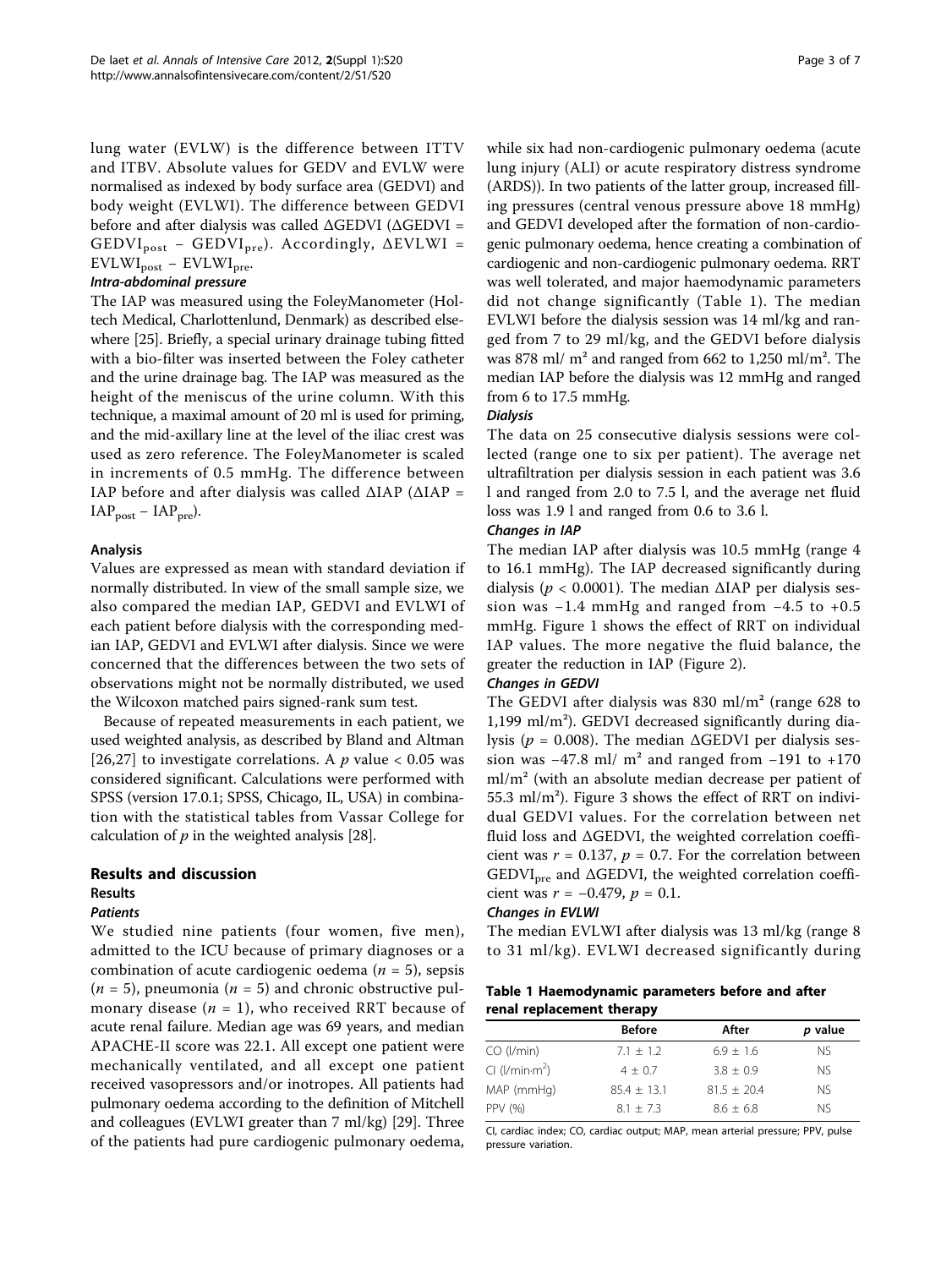<span id="page-3-0"></span>

dialysis ( $p = 0.05$ ). The median  $\Delta$ EVLWI per dialysis session was −1 ml/kg and ranged from −4 to +3 ml/kg, but apart from the extreme case with +3 ml/kg, EVLW decreased or remained the same in all patients (with an absolute median decrease per patient of 49.3 ml). Figure [4](#page-4-0) shows the effect of RRT on individual EVLWI values. For the correlation between net fluid loss and ΔEVLWI, the weighted correlation coefficient was  $r = -0.468$ ,  $p =$ 0.1. For the correlation between  $EVLWI<sub>pre</sub>$  and  $\Delta EVLWI$ , the weighted correlation coefficient was  $r = -0.167$ ,  $p = 0.7$ .

#### **Discussion**

The main finding of this study is that net ultrafiltration decreased EVLWI by a small but statistically significant amount in this sample of critically ill patients, without excessively reducing cardiac preload, as measured by GEDVI, and this also resulted in a modest but significant decrease in IAP.

RRT with fluid removal has been recommended by the World Society of the Abdominal Compartment Syndrome [\(http://www.wsacs.org\)](http://www.wsacs.org) as a non-surgical management strategy for IAH, mainly in patients after excessive crystalloid resuscitation or capillary leak where oedema of the abdominal wall and the gut are contributing factors to the IAH [\[30](#page-6-0)]. Concern using these techniques in patients with ongoing inflammatory processes or haemodynamic instability has centred on the question whether fluid removal by RRT may lead to intravascular hypovolaemia and adverse haemodynamic effects. This study was designed as an observational study to document the effect of fluid removal by RRT on IAP and EVLWI (as outcome measures, a decrease of both parameters being the desired effect) and GEDVI (as a measure of preload to assess adverse effects).

To our knowledge, this is the first study that demonstrates the use of TPTD in the context of dialysis in critically ill patients. Use of this method deserves special interest, because it may be used in the future to guide ultrafiltration, based on GEDVI and EVLWI goals.

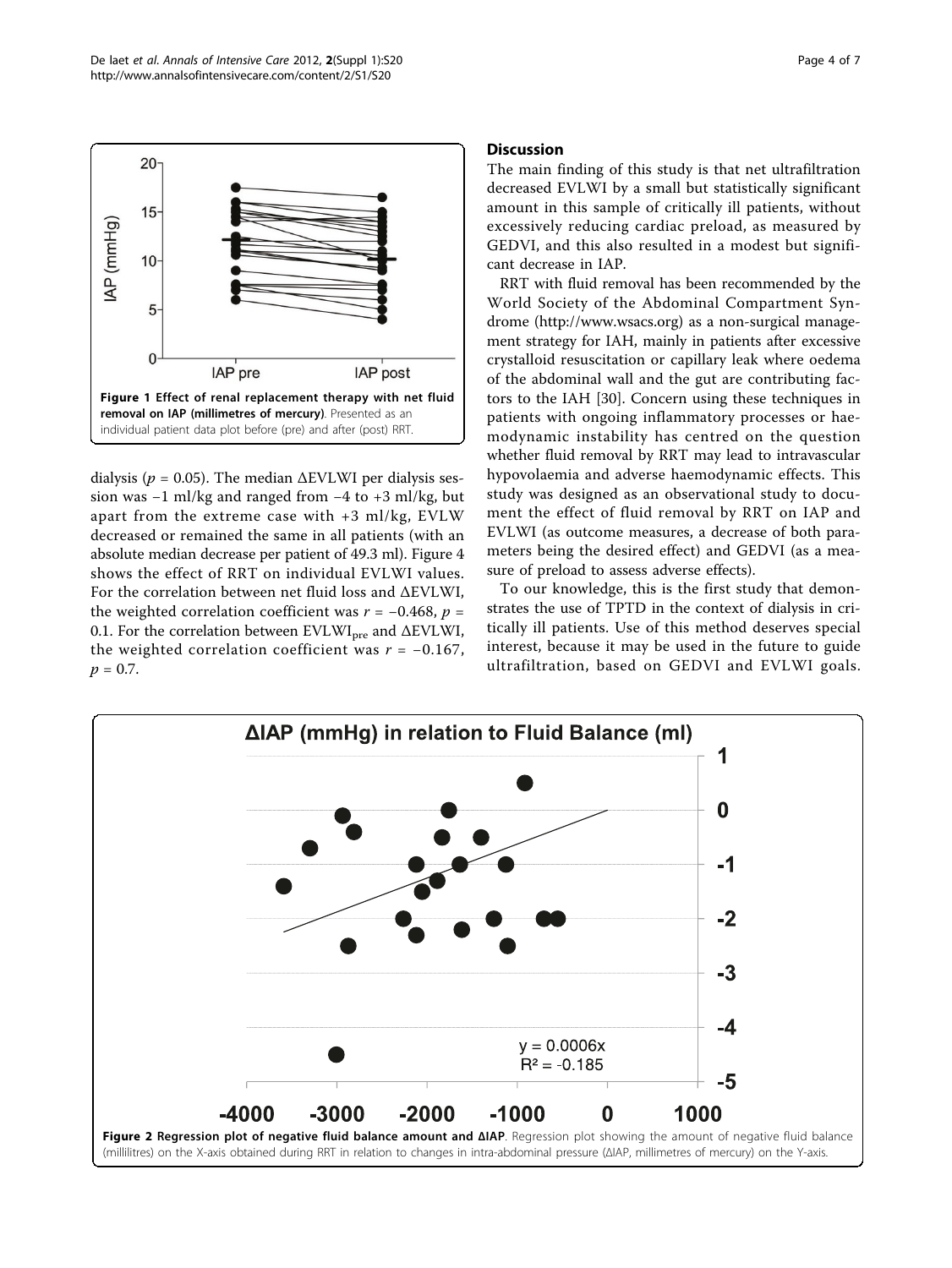<span id="page-4-0"></span>

Further studies are needed to investigate whether such ultrafiltration strategies result in more thorough fluid loss, fewer episodes of hypotension or better outcome.

Although the median absolute reduction of 55.3 ml/ m<sup>2</sup> in GEDVI was statistically significant, its clinical relevance is very small. Blood volume variation during dialysis resulted from the equilibration of ultrafiltration rate and vascular refilling rate [[31](#page-6-0)]. In the course of a dialysis session, fluid is withdrawn from the intravascular compartment, and blood volume tends to fall. This transient reduction of blood volume elicits several compensatory mechanisms that generate a vascular refill process from the over-hydrated interstitium [\[32](#page-6-0),[33\]](#page-6-0). In this study, the effect of fluid removal through RRT on cardiac preload was deemed to be acceptable in a clinical situation.

The median EVLWI reduction was very modest, counting approximately only 1 ml/kg or 65 ml for an average net fluid loss of 1.9 l. This reminds of other



studies showing a decrease in EVLWI during dialysis in patients receiving long-term intermittent haemodialysis, however without a significant correlation between computed tomography graphic density changes and net ultrafiltration [\[34](#page-6-0)]. These results cannot simply be extrapolated to critically ill patients. Indeed, the distribution of extravascular water among different body compartments differs from patient to patient, particularly in critically ill patients with varying degrees of capillary leak. The mobilisation of extravascular water from other regions than the lungs may be the reason for the poor reduction of EVLW and for the fact that our results do not agree with studies in non-critically ill patients with end-stage renal disease. These have demonstrated a reduction in early diastolic filling of the left and right ventricles and a reduction of the left ventricle size after dialysis, possibly indicating a clinically relevant reduction of cardiac preload [[1,2](#page-5-0)]. Furthermore, it is possible that equilibration between intra- and extravascular compartments in patients with capillary leak takes hours after dialysis to be completed and also that ongoing pathophysiologic processes resulted in further leak of fluid in the lungs during dialysis. Not surprisingly, the reduction in EVLWI was correlated, although not significantly, with net fluid loss, suggesting that more fluid loss implicates more EVLW reduction.

While the reducing effect of ultrafiltration on EVLWI in patients with cardiogenic pulmonary oedema is well known [\[35,36](#page-6-0)], this effect has been described but is less clear in animal models and patients with ALI or ARDS [[36,37\]](#page-6-0). However, although some results have been conflicting, zero balance continuous haemofiltration may improve cardiopulmonary function and reduce pulmonary oedema in these patients, perhaps by removing proinflammatory cytokines [\[38\]](#page-6-0). The dialysis dose used in this study was not calculated to allow for significant cytokine removal.

There are some limitations in our study. First, the data are observational, and the numbers of patients studied is small. Second, one might argue that the dialysis procedure itself may interfere with PiCCO measurements although no reliable data on that subject exist [[39\]](#page-6-0). Therefore, PiCCO measurements were performed either both during haemofiltration (CVVH) or before and after dialysis (SLEDD). Third, the analysis did not look at the timing and dosing effect of RRT either early after ICU admission or later during the course of the disease. Fourth, the range of IAP observed in this study was quite low, and it remains to be proven whether the same effects can be observed in patients with IAH or ACS. Furthermore, the study population consists of a mix of patients with cardiogenic pulmonary oedema and ARDS, making it impossible to draw conclusions on either separate group.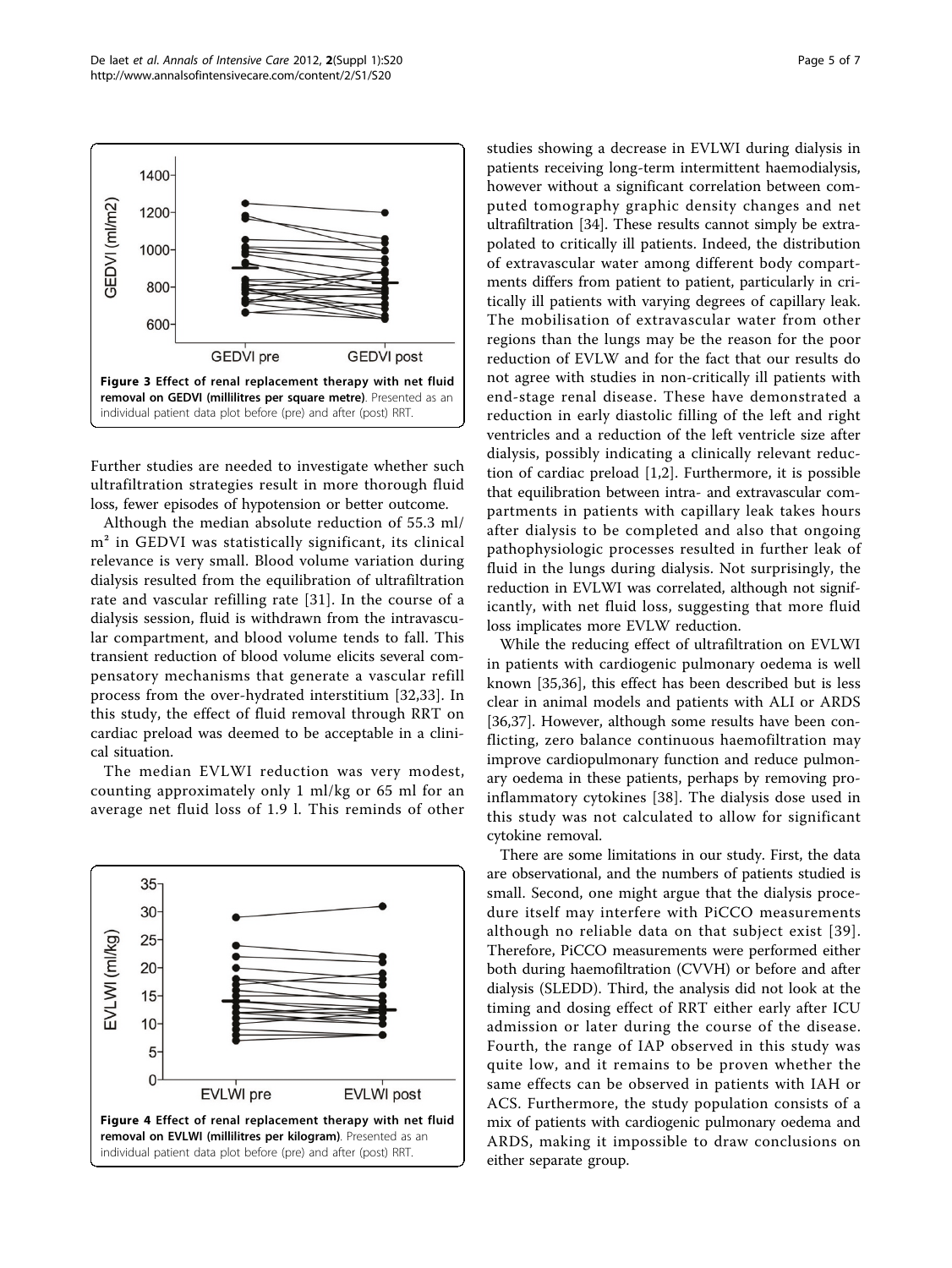<span id="page-5-0"></span>Since dialysis sessions where vasopressor or inotrope dose was changed during the dialysis session were excluded, this study population was a selected population that tolerated fluid removal well (since patients not tolerating fluid removal are more likely to have received an increase vasopressor dose). This study should be seen mainly as confirmation that fluid removal during RRT can successfully decrease IAP and EVLWI at least in some patients. To identify prognostic factors to determine which patients might benefit most with this strategy (and present least haemodynamic compromise), a prospective interventional trial including all fluid overloaded patients with IAH (after shock state is resolved) should be performed.

#### Conclusions

Ultrafiltration by SLEDD or CVVH in the range observed in this study marginally but significantly decreased extravascular water in a selected population of critically ill patients without a negative impact on cardiac preload. Moreover, this treatment resulted in a modest but significant drop in IAP. Transpulmonary thermodilution deserves special interest in this context because it may be used in the future to guide ultrafiltration. To identify those patients likely to benefit most from this approach, a prospective study including all fluid overloaded patients with IAH (after resolution of the shock state) should be performed.

#### Abbreviations

ACS: abdominal compartment syndrome; ALI: acute lung injury; ARDS: acute respiratory distress syndrome; CO: cardiac output; CVVH: continuous venovenous haemofiltration; DSt: exponential downslope time; EVLW(I): extravascular lung water (index); GEDV(I) = global end-diastolic volume (index); IAH: intra-abdominal hypertension; IAP: intra-abdominal pressure; ITBV: intrathoracic blood volume; ITTV: intrathoracic thermal volume; MTt: mean transit time; PTV: pulmonary thermal volume; RRT: renal replacement therapy; SLEDD: slow extended daily dialysis; TPTD: transpulmonary thermodilution.

#### Acknowledgements

This article has been published as part of Annals of Intensive Care Volume 2 Supplement 1, 2012: Diagnosis and management of intra-abdominal hypertension and abdominal compartment syndrome. The full contents of the supplement are available online at [http://www.annalsofintensivecare.](http://www.annalsofintensivecare.com/supplements/2/S1) [com/supplements/2/S1](http://www.annalsofintensivecare.com/supplements/2/S1)

#### Authors' contributions

DD, IDL, NVR, KS, HD and MLNGM planned the study, were responsible for the design, coordination and drafting the manuscript. DD participated in the data collection, performed the statistical analysis and drafted the manuscript. MLNGM and IDL conceived the study and its design, participated in data collection, helped to draft the manuscript and made the final review. All authors read and approved the final manuscript.

#### Competing interests

MLNGM is a member of the Medical Advisory Board of Pulsion Medical Systems. The other authors have no conflicts of interest.

#### Published: 20 December 2012

#### References

- 1. Sadler DB, Brown J, Nurse H, Roberts J: [Impact of hemodialysis on left and](http://www.ncbi.nlm.nih.gov/pubmed/1503115?dopt=Abstract) [right ventricular Doppler diastolic filling indices.](http://www.ncbi.nlm.nih.gov/pubmed/1503115?dopt=Abstract) Am J Med Sci 1992, 304(2):83-90.
- 2. Chakko S, Girgis I, Contreras G, Perez G, Kessler KM, Myerburg RJ: [Effects of](http://www.ncbi.nlm.nih.gov/pubmed/9024754?dopt=Abstract) [hemodialysis on left ventricular diastolic filling.](http://www.ncbi.nlm.nih.gov/pubmed/9024754?dopt=Abstract) Am J Cardiol 1997, 79(1):106-108.
- 3. Kuhn C, Kuhn A, Rykow K, Osten B: [Extravascular lung water index: a new](http://www.ncbi.nlm.nih.gov/pubmed/16441830?dopt=Abstract) [method to determine dry weight in chronic hemodialysis patients.](http://www.ncbi.nlm.nih.gov/pubmed/16441830?dopt=Abstract) Hemodial Int 2006, 10(1):68-72.
- 4. Compton F, Hoffmann C, Zidek W, Schmidt S, Schaefer JH: [Volumetric](http://www.ncbi.nlm.nih.gov/pubmed/17403176?dopt=Abstract) [hemodynamic parameters to guide fluid removal on hemodialysis in the](http://www.ncbi.nlm.nih.gov/pubmed/17403176?dopt=Abstract) [intensive care unit.](http://www.ncbi.nlm.nih.gov/pubmed/17403176?dopt=Abstract) Hemodial Int 2007, 11(2):231-237.
- 5. Sakka SG, Hanusch T, Thuemer O, Wegscheider K: [The influence of](http://www.ncbi.nlm.nih.gov/pubmed/17898391?dopt=Abstract) [venovenous renal replacement therapy on measurements by the](http://www.ncbi.nlm.nih.gov/pubmed/17898391?dopt=Abstract) [transpulmonary thermodilution technique.](http://www.ncbi.nlm.nih.gov/pubmed/17898391?dopt=Abstract) Anesth Analg 2007, 105(4):1079-1082, table of contents.
- 6. Malbrain ML, Chiumello D, Pelosi P, Bihari D, Innes R, Ranieri VM, Del Turco M, Wilmer A, Brienza N, Malcangi V, Cohen J, Japiassu A, De Keulenaer BL, Daelemans R, Jacquet L, Laterre PF, Frank G, de Souza P, Cesana B, Gattinoni L: [Incidence and prognosis of intraabdominal](http://www.ncbi.nlm.nih.gov/pubmed/15699833?dopt=Abstract) [hypertension in a mixed population of critically ill patients: a multiple](http://www.ncbi.nlm.nih.gov/pubmed/15699833?dopt=Abstract)[center epidemiological study.](http://www.ncbi.nlm.nih.gov/pubmed/15699833?dopt=Abstract) Crit Care Med 2005, 33(2):315-322.
- 7. De laet I, Malbrain ML: [ICU management of the patient with intra](http://www.ncbi.nlm.nih.gov/pubmed/17469719?dopt=Abstract)[abdominal hypertension: what to do, when and to whom?](http://www.ncbi.nlm.nih.gov/pubmed/17469719?dopt=Abstract) Acta Clin Belg Suppl 2007, 62(1):190-199.
- 8. Mullens W, Abrahams Z, Francis GS, Taylor DO, Starling RC, Tang WH: [Prompt reduction in intra-abdominal pressure following large-volume](http://www.ncbi.nlm.nih.gov/pubmed/18672199?dopt=Abstract) [mechanical fluid removal improves renal insufficiency in refractory](http://www.ncbi.nlm.nih.gov/pubmed/18672199?dopt=Abstract) [decompensated heart failure.](http://www.ncbi.nlm.nih.gov/pubmed/18672199?dopt=Abstract) J Card Fail 2008, 14(6):508-514.
- 9. Mullens W, Abrahams Z, Skouri HN, Francis GS, Taylor DO, Starling RC, Paganini E, Tang WH: [Elevated intra-abdominal pressure in acute](http://www.ncbi.nlm.nih.gov/pubmed/18206740?dopt=Abstract) [decompensated heart failure: a potential contributor to worsening renal](http://www.ncbi.nlm.nih.gov/pubmed/18206740?dopt=Abstract) [function?](http://www.ncbi.nlm.nih.gov/pubmed/18206740?dopt=Abstract) J Am Coll Cardiol 2008, 51(3):300-306.
- 10. De laet I, Malbrain ML, Jadoul JL, Rogiers P, Sugrue M: [Renal implications](http://www.ncbi.nlm.nih.gov/pubmed/17469709?dopt=Abstract) [of increased intra-abdominal pressure: are the kidneys the canary for](http://www.ncbi.nlm.nih.gov/pubmed/17469709?dopt=Abstract) [abdominal hypertension?](http://www.ncbi.nlm.nih.gov/pubmed/17469709?dopt=Abstract) Acta Clin Belg Suppl 2007, 62(1):119-130.
- 11. Oda S, Hirasawa H, Shiga H, Matsuda K, Nakamura M, Watanabe E, Moriguchi T: [Management of intra-abdominal hypertension in patients](http://www.ncbi.nlm.nih.gov/pubmed/16076382?dopt=Abstract) [with severe acute pancreatitis with continuous hemodiafiltration using a](http://www.ncbi.nlm.nih.gov/pubmed/16076382?dopt=Abstract) [polymethyl methacrylate membrane hemofilter.](http://www.ncbi.nlm.nih.gov/pubmed/16076382?dopt=Abstract) Ther Apher Dial 2005, 9(4):355-361.
- 12. Kula R, Szturz P, Sklienka P, Neiser J, Jahoda J: [A role for negative fluid](http://www.ncbi.nlm.nih.gov/pubmed/15368035?dopt=Abstract) [balance in septic patients with abdominal compartment syndrome?](http://www.ncbi.nlm.nih.gov/pubmed/15368035?dopt=Abstract) Intensive care medicine 2004, 30(11):2138-2139.
- 13. Vachharajani V, Scott LK, Grier L, Conrad S: Medical management of severe intra-abdominal hypertension with aggressive diuresis and continuous ultra-filtration. The Internet Journal of Emergency and Intensive Care Medicine 2003, 6(2):41.
- 14. Kula R, Szturz P, Sklienka P, Neiser J: [Negative fluid balance in patients](http://www.ncbi.nlm.nih.gov/pubmed/18710113?dopt=Abstract) [with abdominal compartment syndrome - case reports.](http://www.ncbi.nlm.nih.gov/pubmed/18710113?dopt=Abstract) Acta Chir Belg 2008, 108(3):346-349.
- 15. Bonfim RF, Goulart AG, Fu C, Torquato JA: Effect [of hemodialysis on intra](http://www.ncbi.nlm.nih.gov/pubmed/17505699?dopt=Abstract)[abdominal pressure.](http://www.ncbi.nlm.nih.gov/pubmed/17505699?dopt=Abstract) Clinics 2007, 62(2):145-150.
- 16. Brivet FG, Jacobs F, Colin P: [Calculated global end-diastolic volume does](http://www.ncbi.nlm.nih.gov/pubmed/15368039?dopt=Abstract) [not correspond to the largest heart blood volume: a bias for cardiac](http://www.ncbi.nlm.nih.gov/pubmed/15368039?dopt=Abstract) [function index?](http://www.ncbi.nlm.nih.gov/pubmed/15368039?dopt=Abstract) Intensive Care Med 2004, 30(11):2133-2134, author reply 2135.
- 17. Michard F, Alaya S, Zarka V, Bahloul M, Richard C, Teboul JL: [Global end](http://www.ncbi.nlm.nih.gov/pubmed/14605066?dopt=Abstract)[diastolic volume as an indicator of cardiac preload in patients with](http://www.ncbi.nlm.nih.gov/pubmed/14605066?dopt=Abstract) [septic shock.](http://www.ncbi.nlm.nih.gov/pubmed/14605066?dopt=Abstract) Chest 2003, 124(5):1900-1908.
- 18. Combes A: Authors' reply. Intensive Care Med 2004, 30(11):2135.
- 19. Cheatham ML, Malbrain ML: [Cardiovascular implications of abdominal](http://www.ncbi.nlm.nih.gov/pubmed/17469707?dopt=Abstract) [compartment syndrome.](http://www.ncbi.nlm.nih.gov/pubmed/17469707?dopt=Abstract) Acta Clin Belg Suppl 2007, 62(1):98-112.
- 20. Malbrain ML, De Potter TJ, Dits H, Reuter DA: [Global and right ventricular](http://www.ncbi.nlm.nih.gov/pubmed/20085545?dopt=Abstract) [end-diastolic volumes correlate better with preload after correction for](http://www.ncbi.nlm.nih.gov/pubmed/20085545?dopt=Abstract) [ejection fraction.](http://www.ncbi.nlm.nih.gov/pubmed/20085545?dopt=Abstract) Acta anaesthesiologica Scandinavica 2010, 54(5):622-631.
- 21. Cox P: [Insensible water loss and its assessment in adult patients: a](http://www.ncbi.nlm.nih.gov/pubmed/3324617?dopt=Abstract) [review.](http://www.ncbi.nlm.nih.gov/pubmed/3324617?dopt=Abstract) Acta Anaesthesiol Scand 1987, 31(8):771-776.
- 22. Michard F: [Looking at transpulmonary thermodilution curves: the cross](http://www.ncbi.nlm.nih.gov/pubmed/15302764?dopt=Abstract)[talk phenomenon.](http://www.ncbi.nlm.nih.gov/pubmed/15302764?dopt=Abstract) Chest 2004, 126(2):656-657.